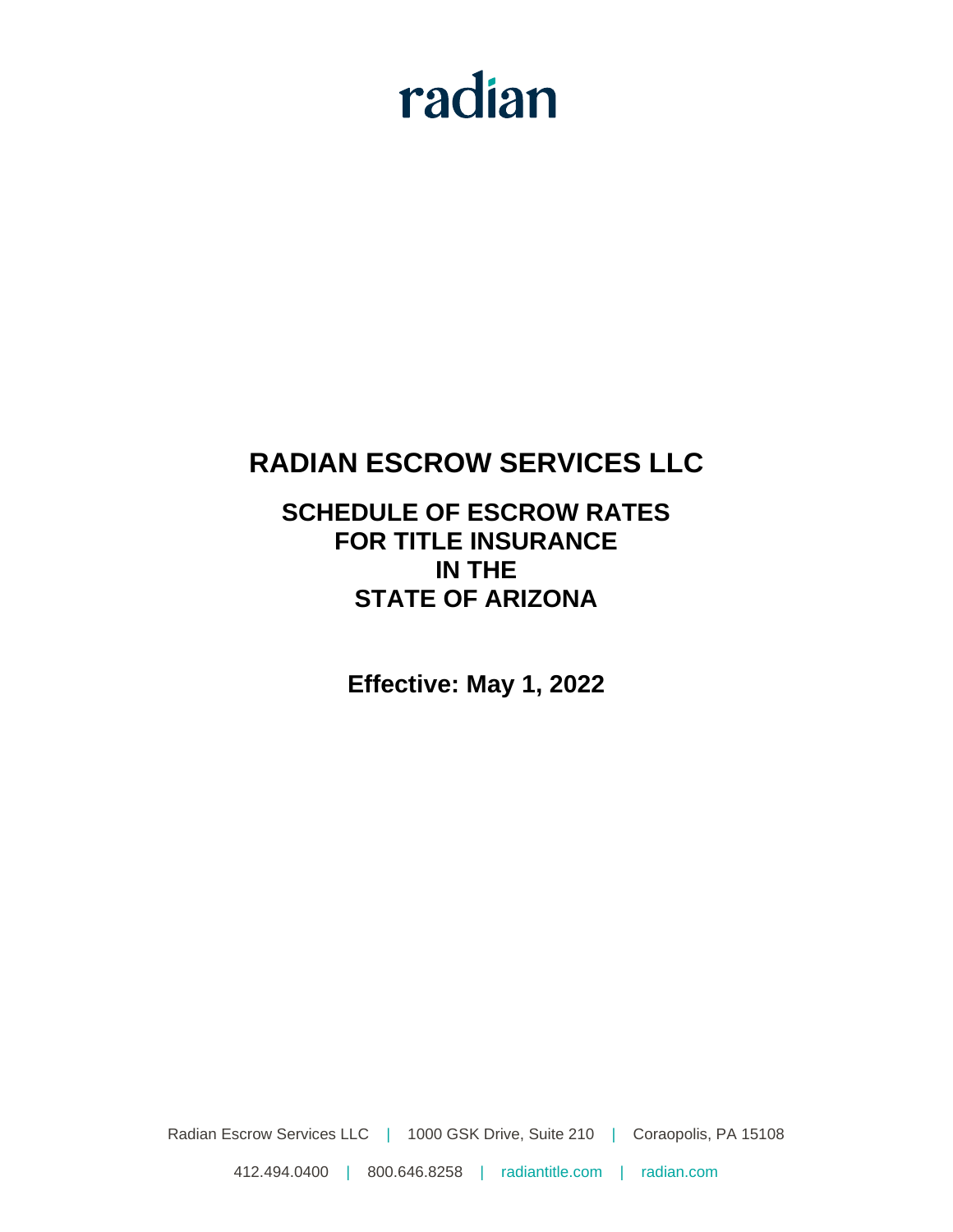#### **Radian Escrow Services LLC Arizona Escrow Rate Filing**

#### **Effective: May 1, 2022**

#### **I. REFINANCE ESCROW FEES**

| <b>Refinance Closing Settlement Fee:</b> | \$300.00                   |
|------------------------------------------|----------------------------|
| Refinance Closing Signing and            | \$150.00                   |
| <b>Document Coordination Fee:</b>        |                            |
| <b>Refinance Recording Service Fee:</b>  | \$25.00                    |
| Home Equity Mortgage Escrow Fee: **      | \$250.00                   |
| Outgoing Wire Fee (over 4 wires):        | \$20.00                    |
| <b>Electronic Document Download</b>      | \$10.00                    |
| (over 1 download):                       |                            |
| Insufficient Funds Fee: **               | \$25.00                    |
|                                          | (plus any actual charges   |
|                                          | assessed by financial      |
|                                          | institution as a result of |
|                                          | dishonored instrument)     |
| Messenger Fee (over 2 deliveries):       | \$25.00                    |
| Overnight Mailing / Delivery Fee         | \$20.00 per package        |
| (over 4 overnights)                      |                            |
| Holding Open Escrow Fee: **              | \$20.00 per month          |
| Accommodation Fee: **                    | \$50.00                    |
| Maintenance / Administration Fee:        | \$25.00                    |
| Sub Escrow Fee: **                       | \$75.00                    |
|                                          |                            |

#### **Refinance Closing Settlement Fee Includes the Following:**

- Up to four (4) third party checks
- Up to four (4) wire transfers
- One (1) electronic document download
- Up to two (2) local messenger deliveries
- Up to four (4) overnight deliveries

#### **\*\*NOT APPLICABLE TO VA LOANS**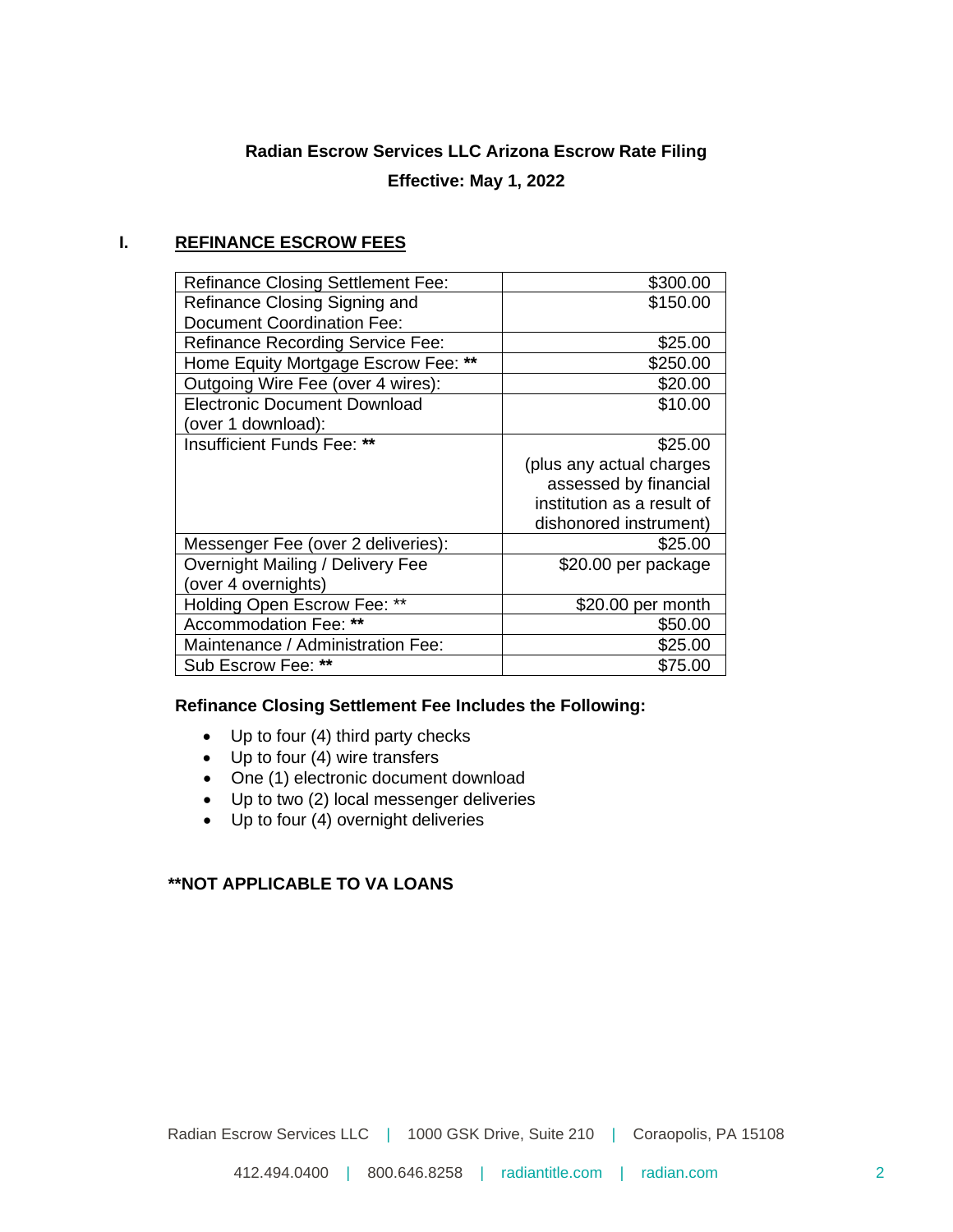#### **II. SALE ESCROW FEES**

| Sales Price (Rounded up to nearest \$1,000) | <b>Escrow Fee</b>         |
|---------------------------------------------|---------------------------|
| $$0.00 - $100,000.00$                       | \$625.00                  |
| \$100,001.00 - \$200,000.00                 | \$725.00                  |
| \$200,001.00 - \$300,000.00                 | \$825.00                  |
| \$300,001.00 - \$400,000.00                 | \$925.00                  |
| \$400,001.00 - \$500,000.00                 | \$1,025.00                |
| \$500,001.00 - \$600,000.00                 | \$1,125.00                |
| \$600,001.00 - \$700,000.00                 | \$1,225.00                |
| \$700,001.00 - \$800,000.00                 | \$1,325.00                |
| \$800,001.00 - \$900,000.00                 | \$1,425.00                |
| \$900,001.00 - \$1,000,000.00               | \$1,525.00                |
| \$1,000,000.00 and above                    | Add \$3.00 per \$5,000.00 |

#### **III. MASTER MORTGAGEE HOME EQUITY POLICY ESCROW**

For escrow services rendered in connect with Master Mortgagee Home Equity Policy transactions up to \$500,000.00, the bundled fee shall be \$250.00 (including signing, escrow disbursement, and recording).

If not bundled, the fees are as follows:

| Signing (Notary)           | \$150.00 |
|----------------------------|----------|
| Recording                  | \$40.00  |
| <b>Escrow Disbursement</b> | \$100.00 |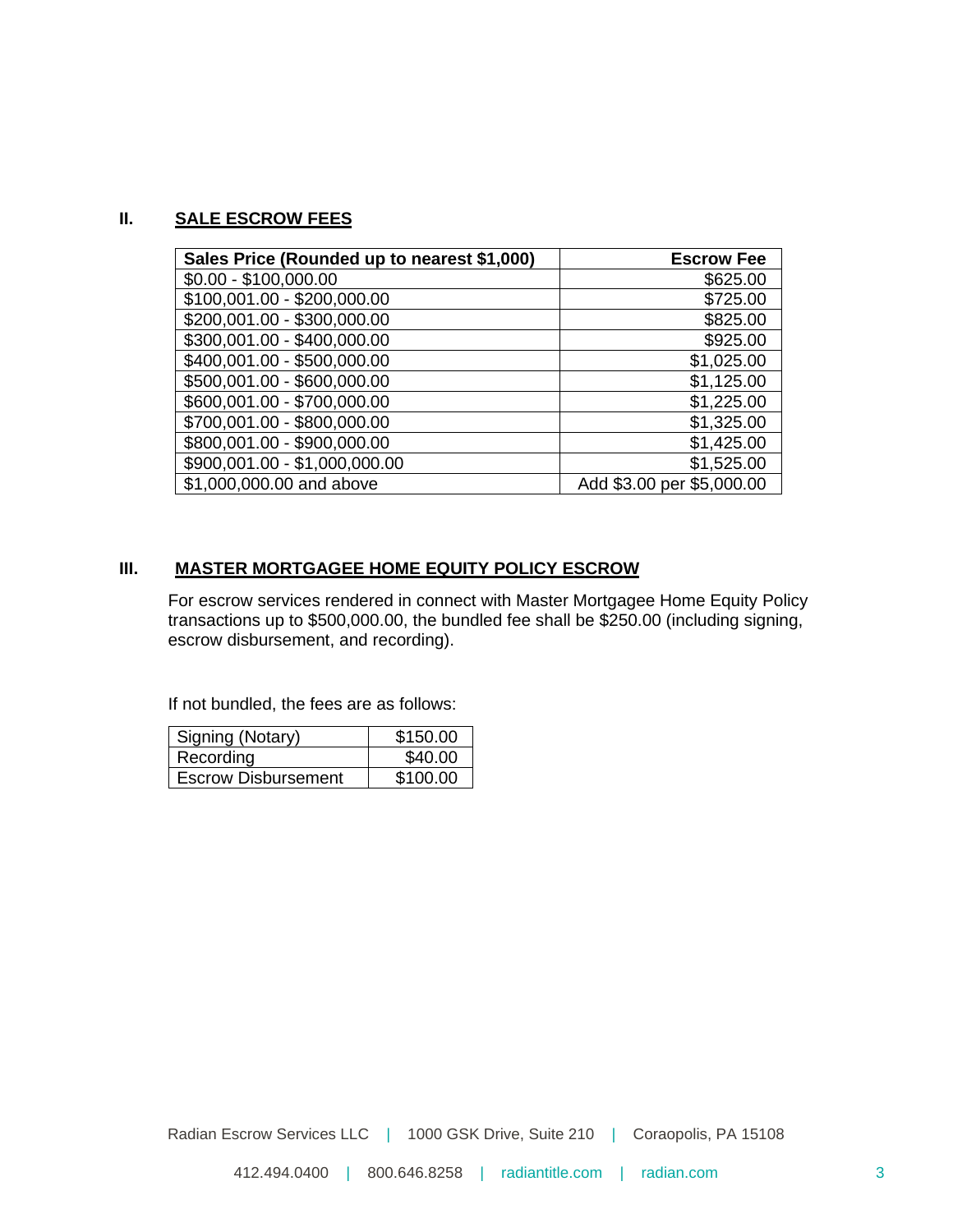**Miscellaneous Escrow Fees:**

**Miscellaneous Escrow Fee charges may not apply to all transactions. As needed, the following charges will be the minimum charged. Fees will be discussed and approved in advance by parties to the transaction prior to settlement and closing.**

| <b>Signing Coordination Fee: **</b>         | \$50.00                    |
|---------------------------------------------|----------------------------|
| Additional Check Charge (over 4 checks): ** | \$10.00 per check          |
| <b>Document Preparation Fee:</b>            | \$95.00                    |
| Messenger Fee:                              | \$25.00                    |
| <b>Outgoing Wire Fee:</b>                   | \$20.00                    |
| Insufficient Funds Fee: **                  | \$25.00                    |
|                                             | (plus any actual charges   |
|                                             | assessed by financial      |
|                                             | institution as a result of |
|                                             | dishonored instrument)     |
| Overnight Mailing / Delivery Fee:           | \$20.00 per package        |
| <b>Accommodation Fee:</b>                   | \$75.00                    |
| Holding Open Escrow Fee: **                 | \$25.00 per month          |
| <b>Short Sale Escrow Fee:</b>               | \$250.00                   |
| Loan Tie-In Fee (first mortgage):           | \$125.00                   |
| Loan Tie-In Fee (Mortgages subsequent to    | \$100.00                   |
| first):                                     |                            |
| Notary Fee:                                 | \$125.00                   |

#### **\*\*NOT APPLICABLE TO VA ESCROWS**

#### **IV. SPECIAL PRICING**

Company reserves the right to charge contractual pricing for certain clients. Said pricing will be documented and maintained outside of the file escrow rates.

#### **V. ESCROW ONLY**

**a.** A Refinance Escrow specifying that Radian Escrow Services LLC is not to issue title shall have a basic charge of 200% of the Refinance Closing Settlement Fee.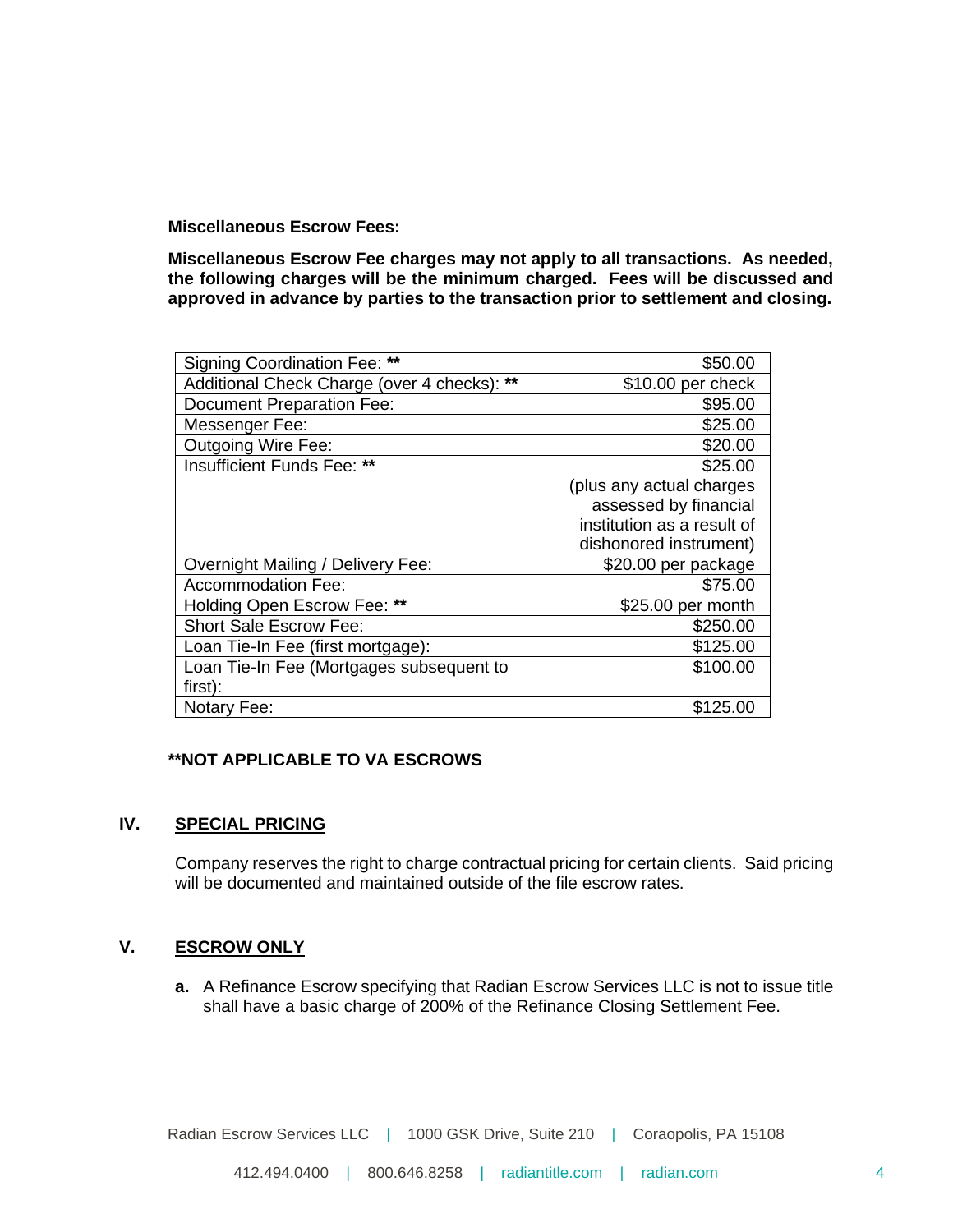**b.** A Sales Escrow specifying that Radian Escrow Services LLC is not to issue title shall have a basic charge of 200% of the Sale Escrow Fee.

Transactions not specifically outlined in this manual, or those that have special circumstances, market conditions, or unusual requirements, an appropriate escrow fee for the requested service(s) or transaction will be calculated and negotiated between the Company and the parties to the transaction. Such rate will be consistent with the services provided and will be in line with the general rate structure of the Company. These rates will provide the end consumer(s) with appropriate value and will be approved by parties to the transaction prior to closing and settlement.

#### **DEFINITIONS**

#### **I. REFINANCE FULL ESCROW INCLUDES:**

- **a.** Open order for Title Commitment
- **b.** Order demands and lien payoffs
- **c.** Preparation of Settlement Statement
- **d.** Document Signing
- **e.** Receipt of Loan Documents from Lender
- **f.** Preparation and return of closing package to lender pursuant to closing instructions
- **g.** Receipt and Disbursement of Funds received from the lender, including:
	- **i.** Disbursement of Proceeds to Borrower
	- **ii.** Payoff of Liens and Mortgages

#### **II. SALE FULL ESCROW INCLUDES:**

- **a.** Open order for Title Commitment
- **b.** Order demands and lien payoffs
- **c.** Preparation of one (1) Deed
- **d.** Preparation of Settlement Statement
- **e.** Receipt of Loan Documents from Lender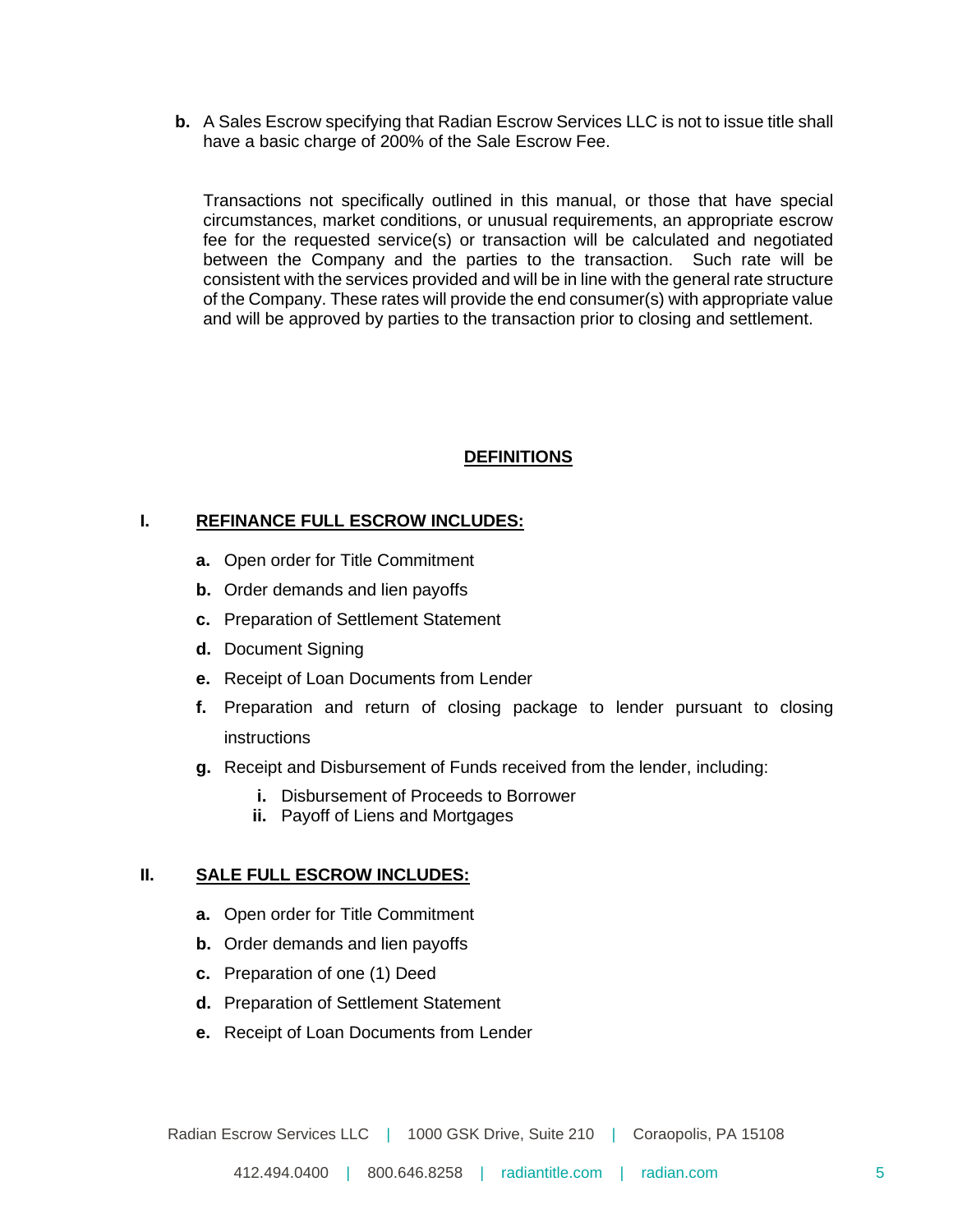- **f.** Preparation and return of closing package to lender pursuant to closing instructions
- **g.** Overnight delivery fees
- **h.** Receipt and Disbursement of Funds received from the lender, including:
	- **i.** Disbursement of Proceeds to Seller
	- **ii.** Payoff of Liens and Mortgages

#### **III. ADDITIONAL DEFINITIONS**

- **a. Accommodation Fee:** Fee charged for recording of a document at the request of a client that is unrelated to the escrow transaction.
- **b. Additional Check Charge Fee (over 4 checks):** Charge for each additional check over the first four checks
- **c. Document Preparation Fee:** Charge for the preparation of recordable documents (including transfer deeds) that are not prepared by the lender.
- **d. Holding Open Escrow Fee:** Fee charged in connection with any escrow in which a cancellation is required by any party to the transaction which is rejected by another party to the transaction. Fee is charged until parties agree to a mutual, matching instructions for the disbursement of funds.
- **e. Home Equity Mortgage Service Fee:** Fee shall mean the following services: order demands and making payoffs on up to two previous loans and disbursement of proceeds, by either check or wire transfer, up to two payees.
- **f. Loan Tie-In Fee (First Mortgage):** Fee for completion of escrow for loan obtained concurrently with a sale escrow.
- **g. Loan Tie-In Fee (Mortgage Subsequent to the First):** Fee for completion of escrow for any subsequent mortgage to the first mortgage that is obtained concurrently with a sale escrow.
- **h. Messenger Fee:** Fee for delivery of documents via personal messenger at the request of any party to the transaction.
- **i. Insufficient Funds Fee:** Fee charged for each check returned by depository institution for insufficient funds.
- **j. Overnight Mailing / Delivery Fee:** Fee charged in connection with each document or set of documents delivered via overnight mail.